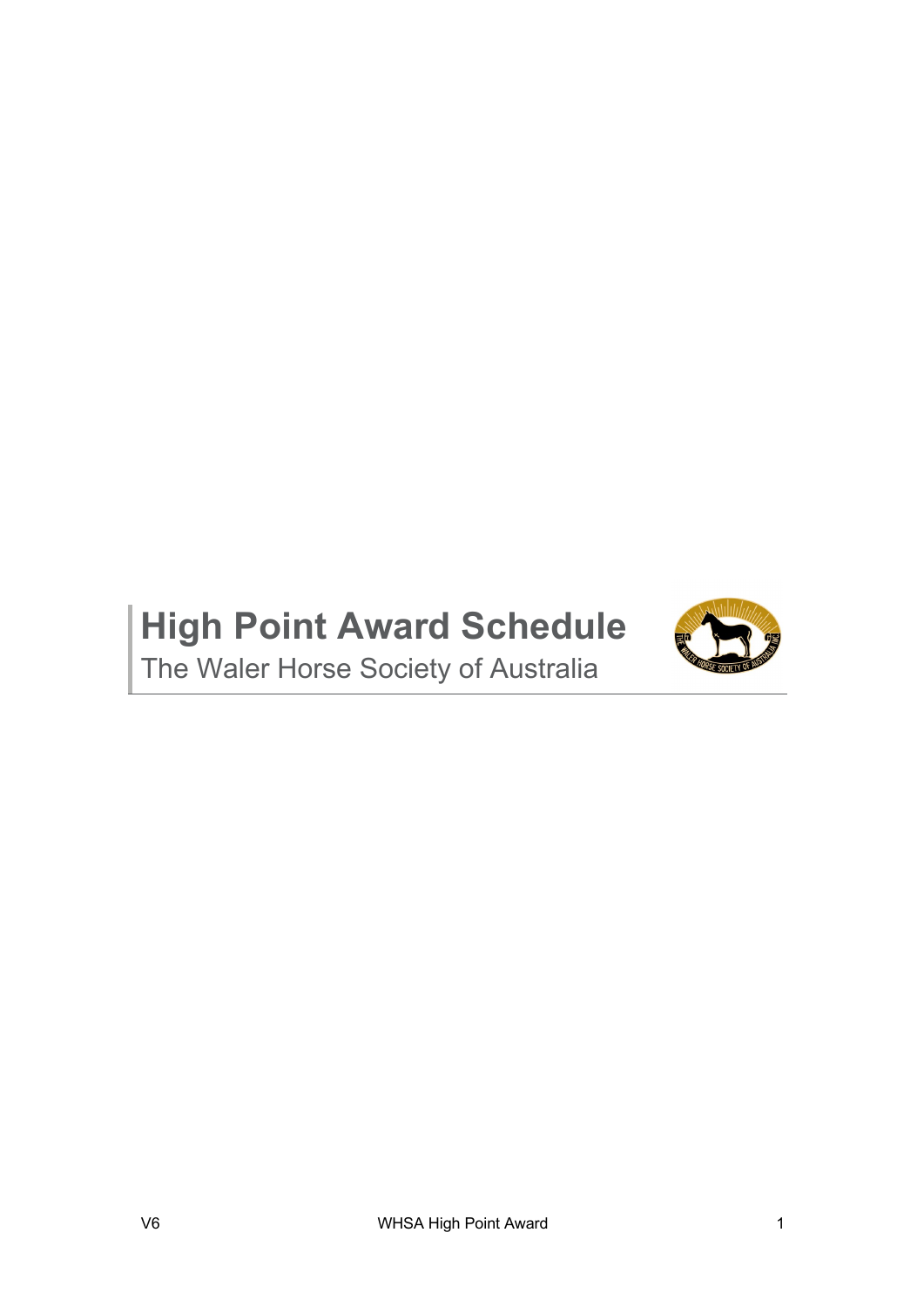# **Table of Contents**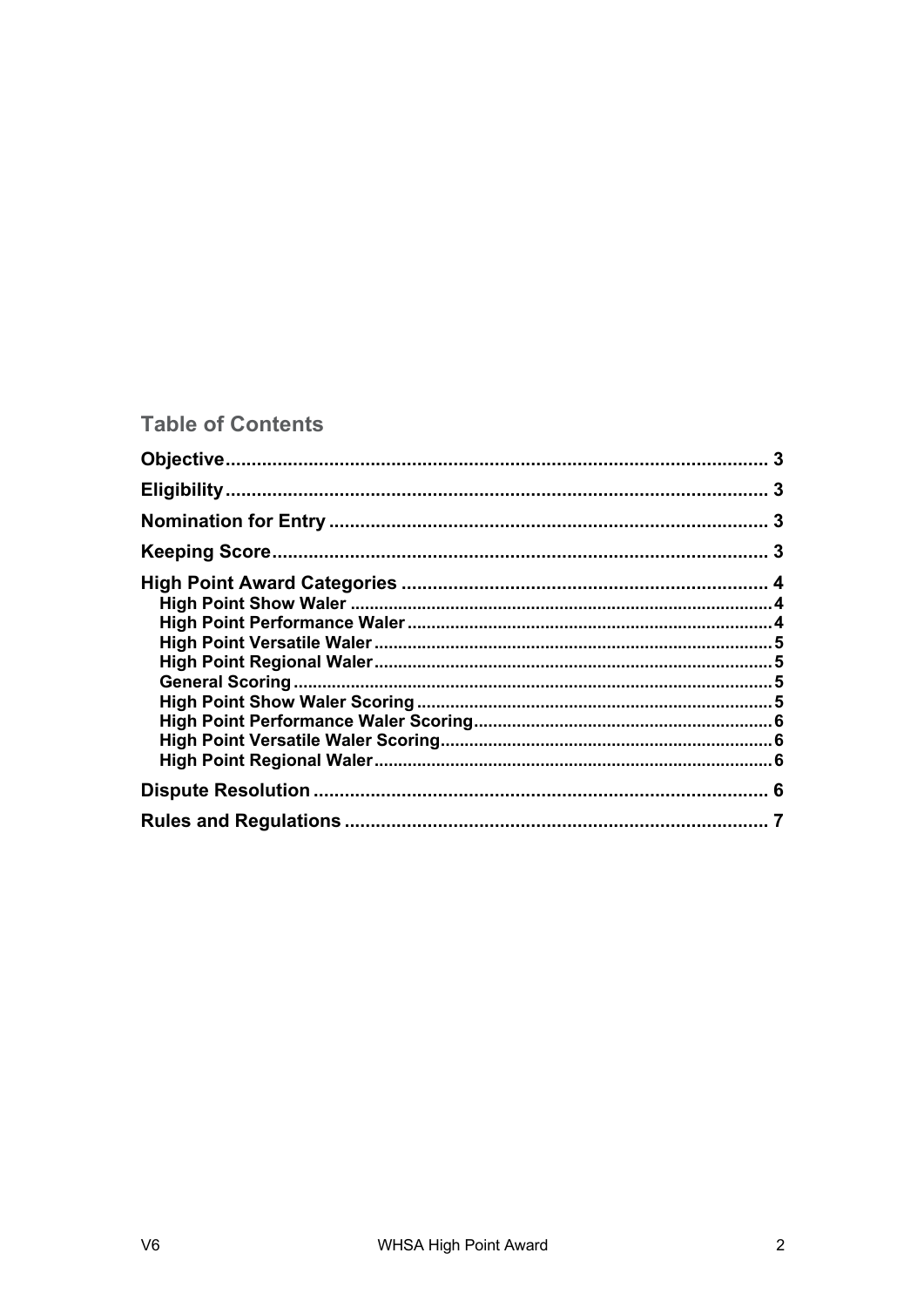# **Objective**

The Waler Horse Society of Australia (WHSA) High Point Awards aim to reward our active members for the promotion of our Waler horses across Australia. Points will be awarded on a calendar year (01 Jan to 31 Dec).

# **Awards**

The WHSA will award winners of each Category and results will be published in the WHSA Newsletter. Youth (Junior) Riders will be awarded separately within each category. Prizes and Sponsorships will be distributed as evenly as possible across the categories.

# **Eligibility**

To enter you must be eligible under the following criteria:

- You must be a current financial WHSA member
- The horse must be a Waler that is either be a fully registered or foal recorded Waler if under 3 years old, horses with a pending registration letter obtained from the WHSA may enter at the discretion of the WHSA Committee and the High Point Award Score Keeper
- The horse must reside in the state for points to be accumulated for State Awards
- Nomination and fees must be received prior to points being accumulated

# **Nomination for Entry**

To enter simply complete the Nomination form with the entry fees if applicable and return to the High Point Award Score Keeper, details will be found on the *High Point Award Nomination Form*. Nomination fees where applicable are non-refundable.

# **Keeping Score**

The *High Point Score Card* is to be completed at each event participated in. For points to be valid the score card **must be completed accurately and in full**. All points must be returned to the High Points Score keeper no later than two weeks after the end of the award year.

It is important to note that **all receipts of entry and evidence of placings should be kept** for validation purposes.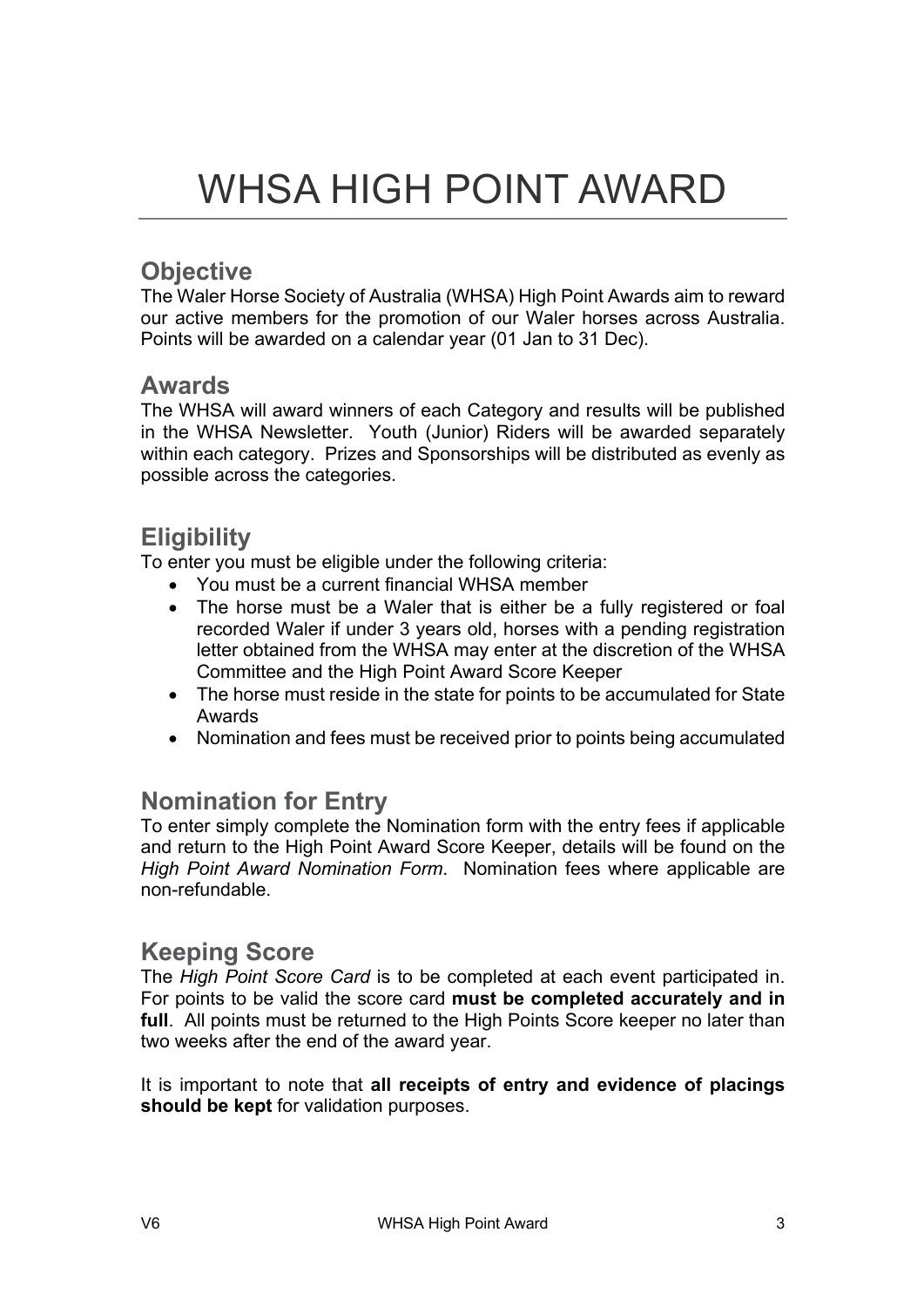# **High Point Award Categories**

- High Point Show Waler
- High Point Performance Waler
- High Point Versatile Waler
- High Point Regional Waler

### **High Point Show Waler**

This category aims to award the Waler excelling in the Show Ring. Points will be earned for Breed classes and Hack classes; additional points will be awarded for placing Reserve Champion and Champion.

## **High Point Performance Waler**

This award is to acknowledge the Waler that is showing exceptional talent in **either** The English or Western disciplines. Any additional events can be added at the discretion of the WHSA Committee at any time.

Currently points will only be accumulated in this category for the following events**:**

## **English**

- Dressage
- Eventing
- Show Jumping
- Hunter Trials
- Side Saddle

## **Western**

- Reining
- Team Penning
- Barrel Racing
- Camp drafting
- Endurance
- Sporting
- Working Equitation
- Pony Club
- Cutting
- Roping
- Stockman's Challenge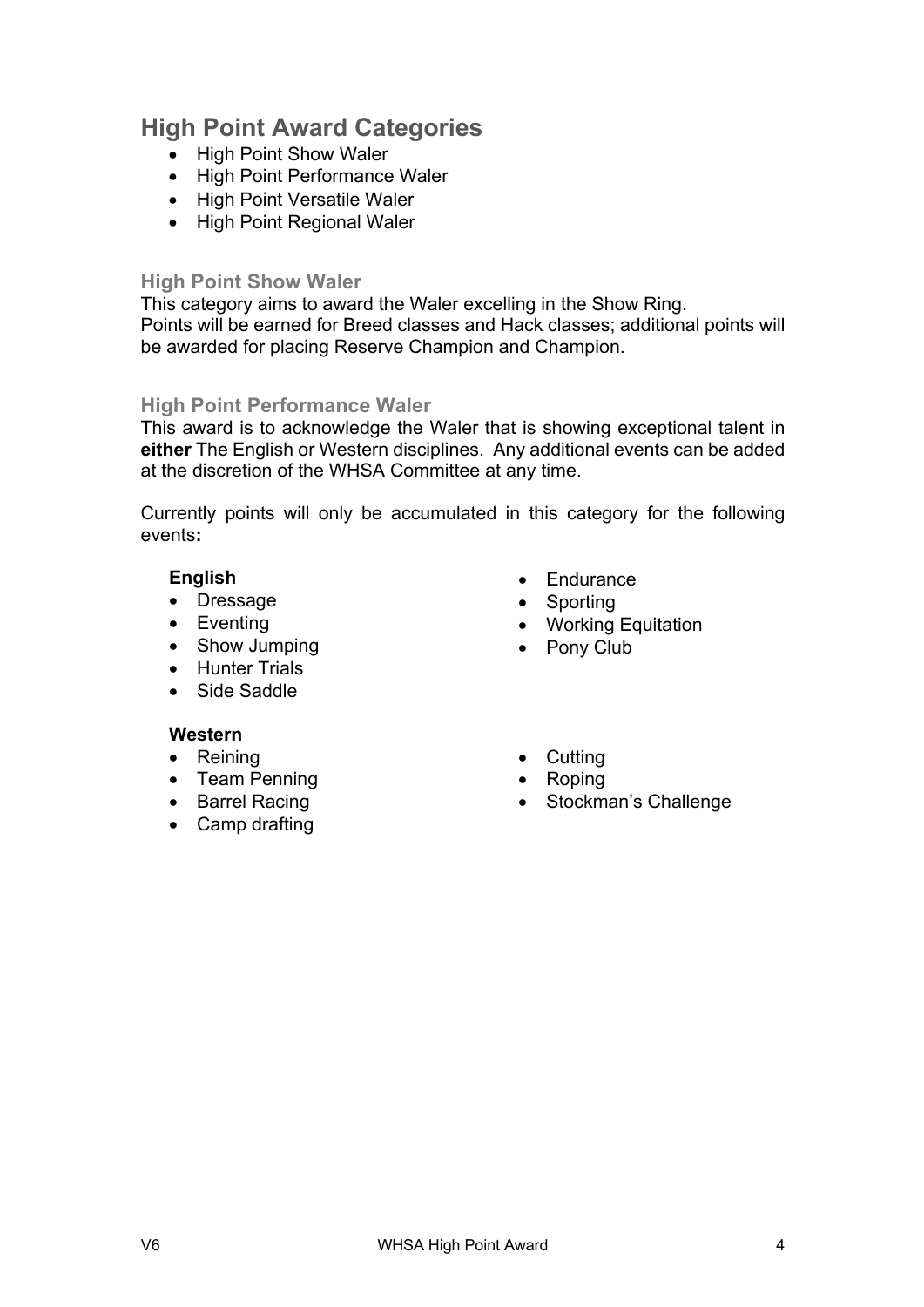## **High Point Versatile Waler**

This objective of this category is to reward the most versatile Waler. Points will be collected for points in any event listed in the above Performance category, other activities, examples provided below as well as non-competitive activities also outlined below. Additional points will be awarded in this category for each different discipline and/or activity participated in.

- Organised Trail Riding
- Tent Pegging
- Skill at Arms
- Archery
- Australian Light Horse Classes
- Parades and Working Demonstration

## **High Point Regional Waler**

This Category is to encourage our regional members that may not have access to as many events to participate. Points will be awarded for any event listed in the above categories and additional points allocated for placing where applicable.

To enter this category the Horse and Rider must reside no less than 200kms from a major City for those points to be allocated. It is highly recommended that you keep track of your own individual tally.

# **Scoring**

## **General Scoring**

Participation in any event automatically merits 1 point.

A maximum of 6 points for a placing will be awarded per class, unless stated otherwise in category specific scoring.

If six (6) or more in the class - 6 points for 1st; 5 points for 2nd; 4 points for 3rd; 3 points for 4th; 2 points for 5th; 1 point for 6th.

Therefore if there is five (5) in the class - 5 points for 1st; 4 points for 2nd; 3 points for 3rd; 2 points for 4th; 1 point for  $5<sup>th</sup>$  etc.

State Level competition (representing a State) the placing points will be doubled and for National Level (representing Australia) Competition points will be tripled.

**High Point Show Waler Scoring**

Additional Points maybe awarded as follows: Supreme Champion 3 points (if more than 3 competing) Champion 2 points (if more than 2 competing) Reserve Champion 1 point.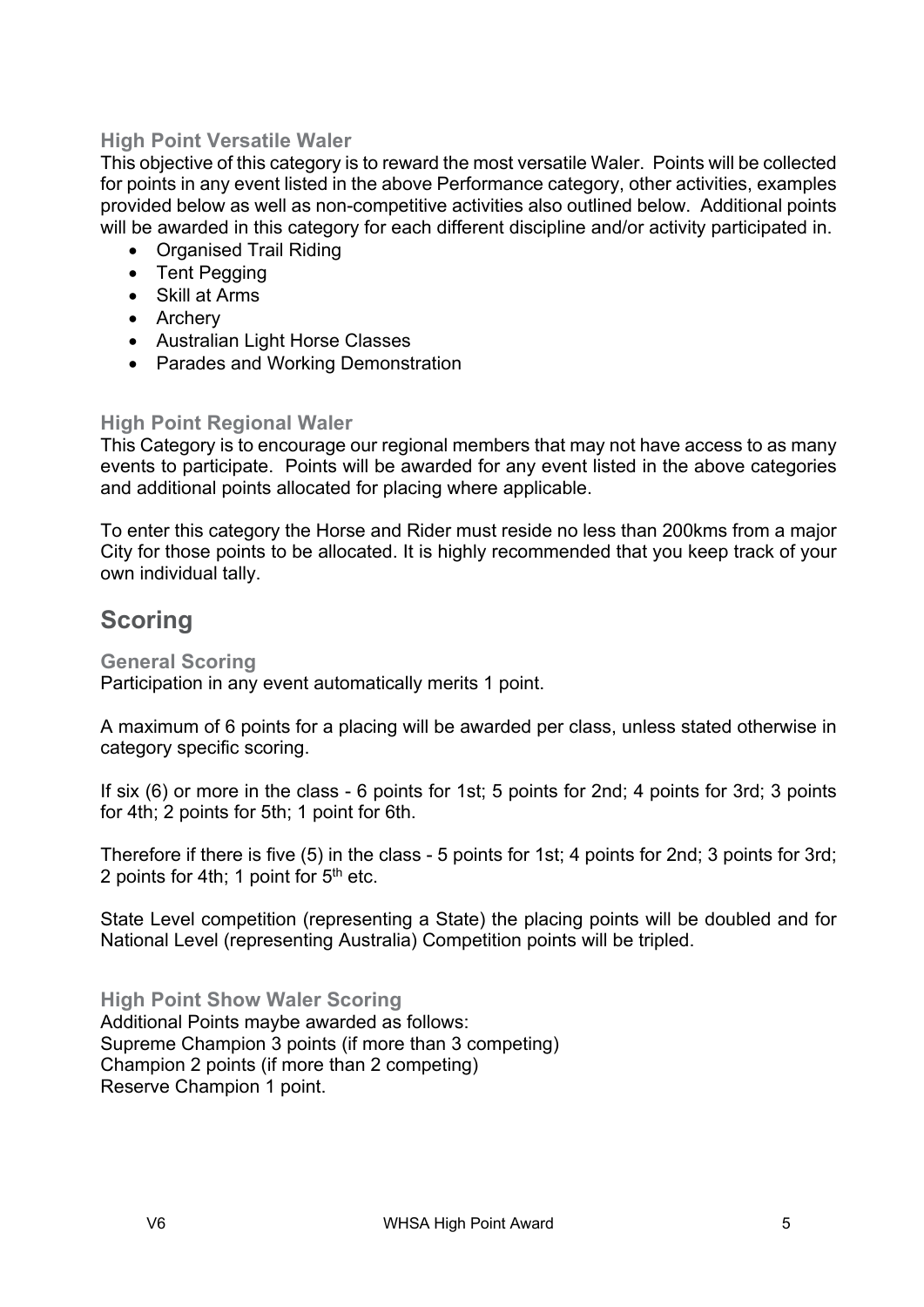## **High Point Performance Waler Scoring**

All scoring in this category will accumulate participation points and additional placing points described in the general scoring section

### **High Point Versatile Waler Scoring**

In this category each event will attract participation and placing points outlined in the general scoring.

Accumulative points will also be awarded for every different discipline and/ or activity entered competitively. These points will be as follows:

2 points for the second different type of event, 4 points for the third, 6 points for the fourth and so on.

#### **High Point Regional Waler**

In this category each event will attract 1 point and placing up to 6 points where there are 6 competitors or more participate as per the general scoring.

#### **Category Tie Breaker**

In the event of a tie for a prize place in the Category the advantage will be given to the horse with the highest percentage of points to entries, the horse with the least outings will be awarded the higher place.

## **Dispute Resolution**

In the event of a dispute the procedure to follow is as follows:

- 1. If the dispute or grievance is with another member regarding the competition, ensure you are familiar with the rules and regulations. Then attempt to resolve the dispute with that member in a reasonable manner.
- 2. Failing that, contact the Score Keeper in writing of the dispute or grievance and he/she should ask both parties about the matter.
- 3. If the matter is still unresolved or if the dispute is with the Score Keeper, contact the WHSA Committee and they will look to address the issue.